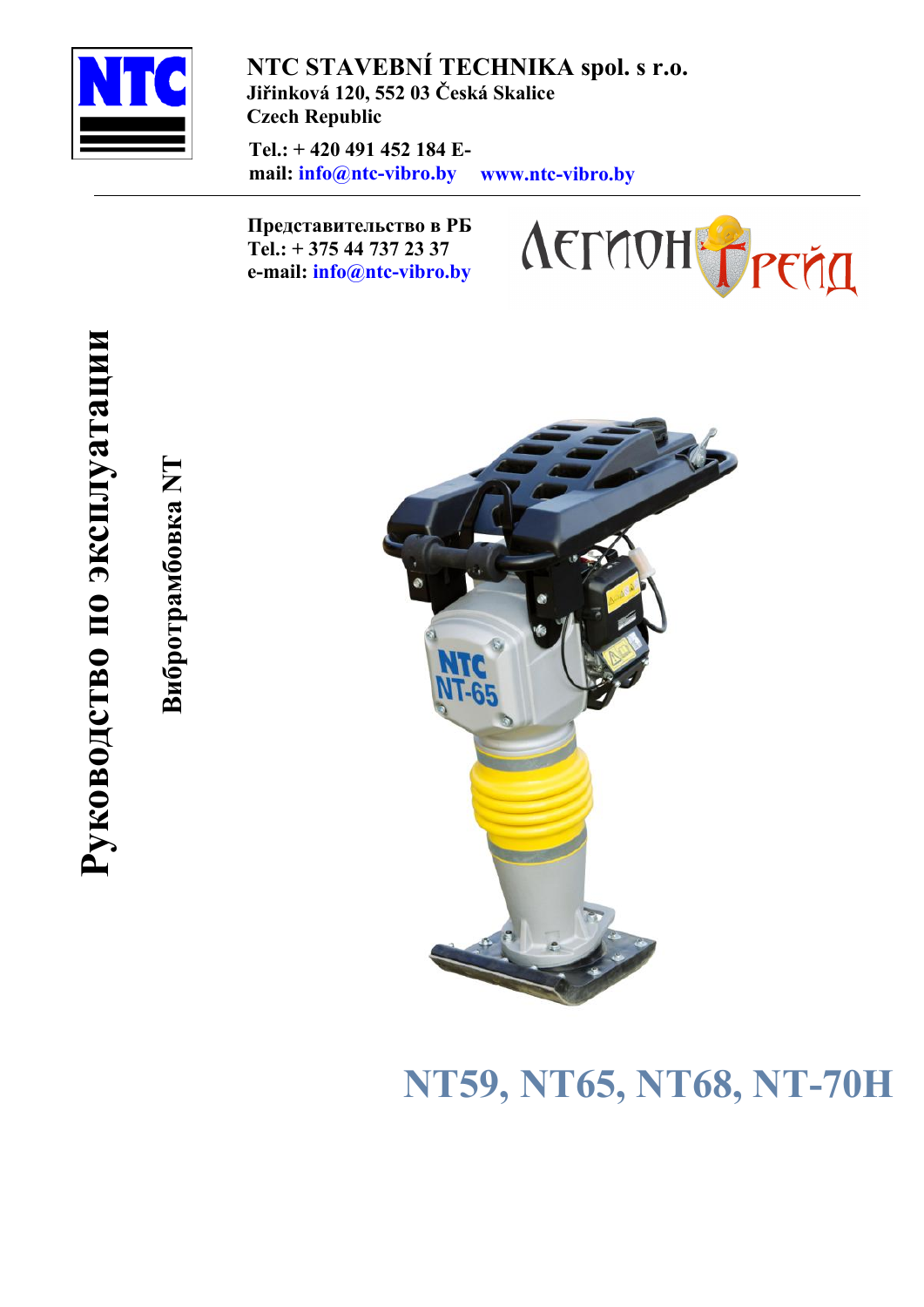

**EC/EU Declaration of conformity (original)**

**Prohlašujeme, že zařízení definované níže uvedenými údaji je ve shodě s požadavky níže uvedených NV a směrnic**  *We declare that the trough below mentioned specifications defined equipment complies with requirements of below cited Directives*

| Výrobce (manufacturer):<br>Sídlo firmy (legal address):                                                                                      | NTC STAVEBNÍ TECHNIKA spol. s r.o.<br>Jiřinková 120. Česká Skalice 552 03                                                                                                                                                                                                                                                                                                                                                                                                                                                                                                                                                   |  |  |  |  |
|----------------------------------------------------------------------------------------------------------------------------------------------|-----------------------------------------------------------------------------------------------------------------------------------------------------------------------------------------------------------------------------------------------------------------------------------------------------------------------------------------------------------------------------------------------------------------------------------------------------------------------------------------------------------------------------------------------------------------------------------------------------------------------------|--|--|--|--|
| IČ (identification number):                                                                                                                  | 63221152                                                                                                                                                                                                                                                                                                                                                                                                                                                                                                                                                                                                                    |  |  |  |  |
| Osoba pověřená sestavením a<br>uchováváním technické dokumentace:<br>(person in charge of assembling<br>and storing technical documentation) | NTC STAVEBNÍ TECHNIKA spol. s r.o.                                                                                                                                                                                                                                                                                                                                                                                                                                                                                                                                                                                          |  |  |  |  |
| Název (model):                                                                                                                               | VIBRAČNÍ PĚCH / VIBRATORY TAMPER                                                                                                                                                                                                                                                                                                                                                                                                                                                                                                                                                                                            |  |  |  |  |
| Type (type):                                                                                                                                 | NT 59, NT 65 N, NT68, NT 70H                                                                                                                                                                                                                                                                                                                                                                                                                                                                                                                                                                                                |  |  |  |  |
| Výrobní číslo (serial number)                                                                                                                |                                                                                                                                                                                                                                                                                                                                                                                                                                                                                                                                                                                                                             |  |  |  |  |
| <b>Popis</b> (description):                                                                                                                  | Vibrační pěch se používá pro hutnění ve výkopech. Díky rázovému účinku a vysoké úderové síle je vhodný i pro<br>hutnění obtížně zhutnitelných zemin, jako jsou jíly. Pohon vibračního pěchu je zajištěn čtyřdobým jednoválcovým<br>motorem HONDA (čistý výkon: 2,6 kW) nebo dieselovým motorem HATZ (výkon 3,4 kW).<br>Vibratory tamper is used mainly for compaction in trenches. Due to the high impal force, the tamper is suitable<br>even for compaction of heavy soils, such as Clar. The machine is driven with four-stroke single-cylinder engine<br>HONDA (net power 2,6 kW) or diesel engine HATZ (power 3,4 kW). |  |  |  |  |
| Všechna příslušná ustanovení,<br>která výrobek splňuje<br>(The product meets all relevent provisions)                                        | Strojní zařízení – směrnice 2006/42/ES; NV 176/2008 Sb.<br>Machinery Directive 2006/42/EC<br>Emise hluku – směrnice 2000/14/ES; NV 9/2002 Sb.<br>Noise Emission 2000/14/EC<br>Elektromagnetická kompatibilita – směrnice 2014/30/EU; NV 117/2016 Sb.<br>Electromagnetic Compatibility Directive 2014/30/EU                                                                                                                                                                                                                                                                                                                  |  |  |  |  |
| Harmonizované technické normy a<br>technické normy:<br>(The harmonized technical standards<br>and technical standards)                       | ISO 3744, ISO 11202, EN 292-1/2, EN 294                                                                                                                                                                                                                                                                                                                                                                                                                                                                                                                                                                                     |  |  |  |  |
| Použitý postup na posouzení shody:<br>(To theckonformity assessment<br><i>applied procedure</i> )                                            | Na základě směrnice 2006/42/ES příloha VIII<br>Pursuant to the Machinery Directive 2006/42/EC Annex VIII                                                                                                                                                                                                                                                                                                                                                                                                                                                                                                                    |  |  |  |  |
| Naměřená hladina akustického výkonu:<br>(Measured sound power level)                                                                         | 95 dB<br>$L_{WA} =$                                                                                                                                                                                                                                                                                                                                                                                                                                                                                                                                                                                                         |  |  |  |  |
| Garantovaná hladina akustického výkonu:<br>(Guaranteed sound power level)                                                                    | 105 dB<br>$L_{WA} =$                                                                                                                                                                                                                                                                                                                                                                                                                                                                                                                                                                                                        |  |  |  |  |
|                                                                                                                                              | Poznámka: Veškeré předpisy byly použity ve znění jejich změn a doplňků platných v době vydání tohoto prohlášení bez jejich citování.<br>Note: All regulations were applied in wording of later amendments and modifications valid at the time of this declaration issue without any citation of them.                                                                                                                                                                                                                                                                                                                       |  |  |  |  |

Česká Skalice, 01.01.2012

Místo a datum vydání:<br>
Place and date of issue:<br>
Place and date of issue:<br>
Place and date of issue:<br>
Place and date of issue: *Place and by the person entitled do deal in the name of producer:* 

Jméno (Name): Funkce (Grade) Podpis *(signature)* jednatel společnosti *(Company Executive)*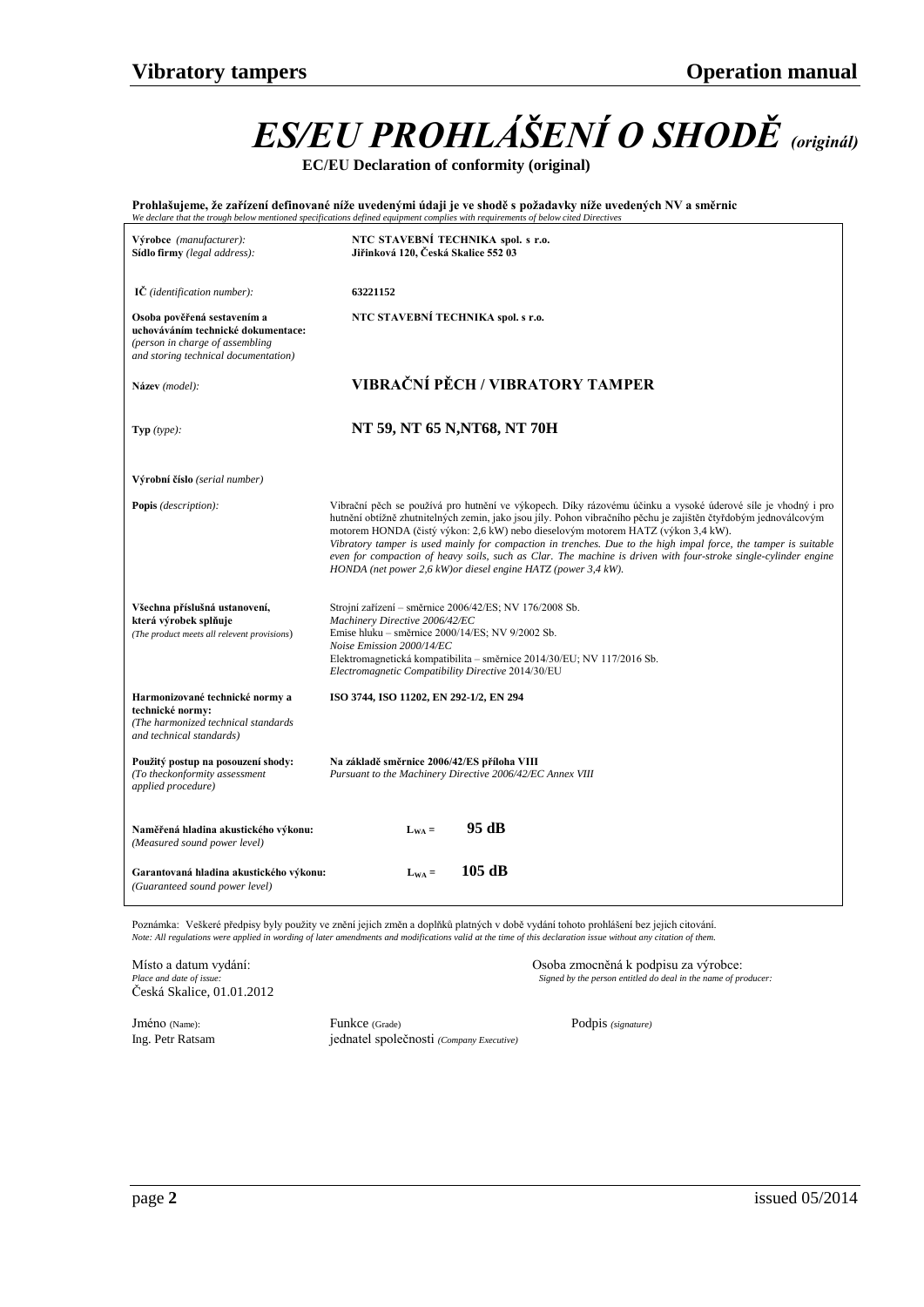# **1. SAFETY INSTRUCTIONS**

Vibratory tampers NT are powerful compaction machines.

Read and understand the operation manual before using starting the machines.

## **1.1. General Instruction**

- 1. Requirements for qualification of the operator:
	- The vibratory tampers must be operated by trained, reliable operators, of age above 18. The operator must read and understand the safety instructions, the regulations valid for the respective jobsite and valid technological procedure. This should be proved by getting operator's signature.

Pay special attention to the safety instructions. These safety instructions must be maintained all the time, otherwise these may arise a danger to health of the operator or other people.

- The operator is obliged to use suitable working dress, safety gloves and firm boots with hard tip. Do not wear loose or torn clothes, chains or jewelry which could be caught by moving parts of the machine.
- The operator is obliged to use safety goggles and ear protection.
- 2. The vibratory tampers may be used only for compaction jobs in accordance with this operation manual.

# **1.2. Hygienical Data**

| Machine type                                   | NT 59 | NT 65 N | NT 68 | <b>NT 70H</b> |
|------------------------------------------------|-------|---------|-------|---------------|
| Sound power level $L_{WA}$ [dB]                | 95    | 95      | 95    |               |
| Guaranteed sound power level $L_{WA}$ [dB]     | 105   | 105     | 105   | 105           |
| Accelaration transmitted to the hand $[m/s^2]$ | 5,9   | 6.1     | 6,7   | 6.8           |

- 1. Because of the noise level, the operator is obliged to use ear protection effective for the noise level 90 dB.
- 2. Work with the machine must be interrupted regularly, the breaks should last at least 10 min. Total time of work with the machine should not exceed 10 minutes per working shift. The technological procedures should be arranged accordingly.

#### **1.3. Inspection**

- 1. Do not remove any safety devices (covers etc.) from the machine.
- 2. Check all controls and safety devices prior to starting.
- 3. The operator should not be exposed to excessive noise or vibrations during the breaks.
- 4. Should the machine be used to longer time than specified in point 2 above, the local hygienical authority should be consulted.
- 5. Within residential areas, the machine can be used only from 6 a.m. to 6 p.m.
- 3. If any failures which affect operational safety are found during the work, the operator must stop the machine immediately.

# **1.4. Operation Before starting:**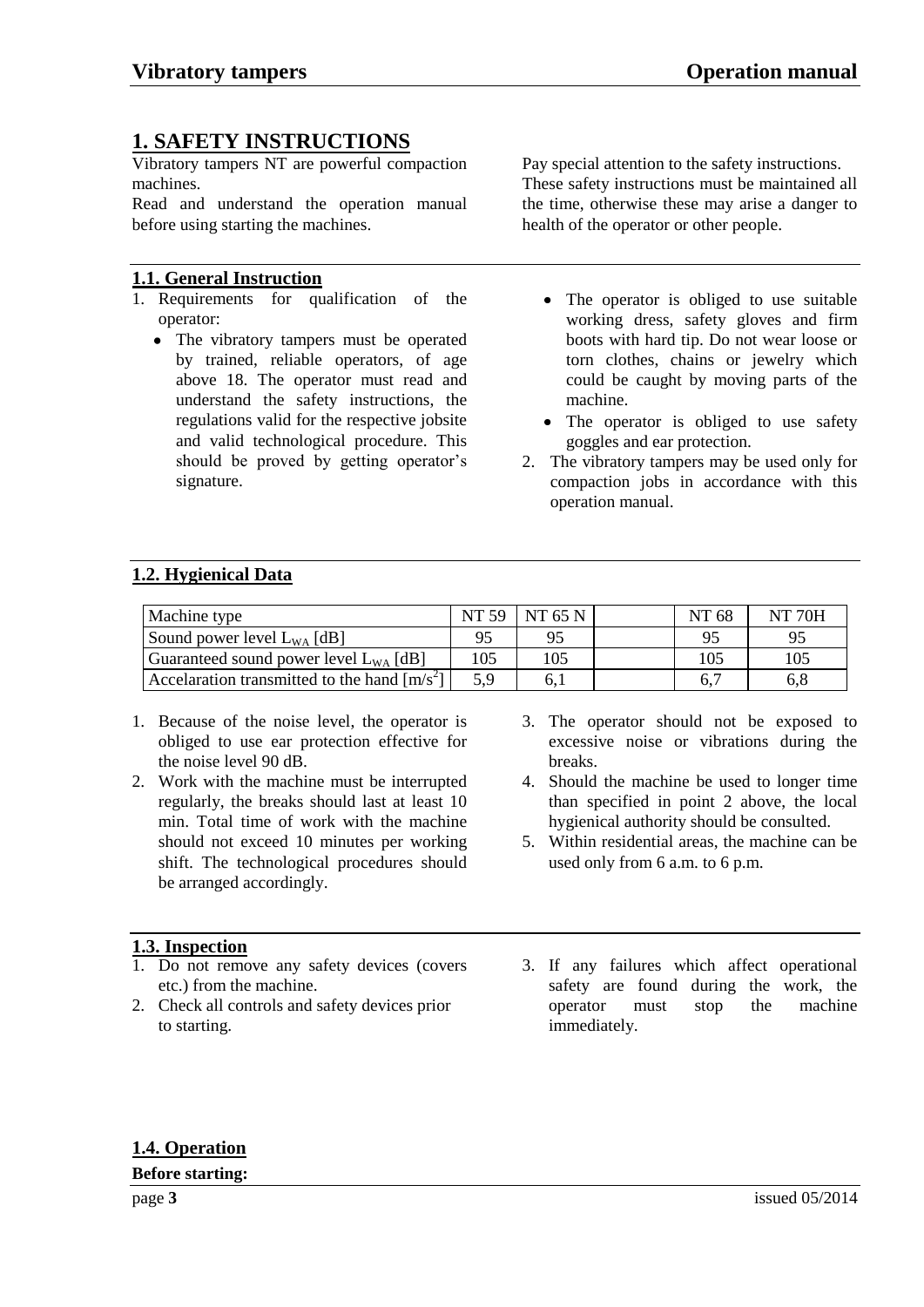- 1. Check the machine thoroughly, repair all failures before starting the engine. If the failures cannot be repaired at the jobsite, do not operate the machine.
- 2. Check the fuel system for leaking. Dripping fuel poses fire hazard.

#### **Starting and operation:**

- 3. When starting the engine, take stable position and held the grip firmly.
- 4. The controls must be in good order.
- 5. The operator must not leave from his position when the engine is running.
- 6. Stop the engine before interrupting the work. When parking the machine, secure it from falling.
- 7. Stop the engine before refueling. Avoid contact between fuel and hot parts of the engine. Let the engine to cool down first.
- 8. Keep the fuel tank tightly closed. Close the fuel tap when not in operation. Drain the fuel before transporting the machine for longer distances.
- DANGER! Leaking fuel tank and distribution may cause explosion. Replace these parts immediately if damaged.

#### **Jobsite:**

- 9. No bystanders are allowed within the operational range of the machine. Especially children should be kept in safe distance.
- 10. No don operate the machine in areas with explosion danger.
- 11. If operated in closed spaces (halls, tunnels, deep digs), there should be ensured sufficient ventilation.
- 12. High care should be paid at the edges of digs, heaps or slopes in order to avoid falling down.
- 13. Held and guide the machine with high care in order to avoid hands injury caused with contact with an obstacle.
- 14. Do not smoke, do not use naked flame. Do not work close to flammables or in explosion danger areas.
- 15. Avoid touching hot parts. The exhaust silencer and other parts of the engine are very hot during operation and touching them can cause serious burns.

#### **1.5. Maintenance and Service**

1. Do not remove any covers or other safety devices. In case this must be done because of service, install all the parts back before starting.

#### **1.6. Transport and Storage**

- 1. When loading and transporting the machine fasten the machine properly on the carrier.
- 2. The vibratory tamper is to be transported in upright position or laid on the face side

# **1.7.Testing**

It is recommended to test the machine by authorized service at least once a year or more often if used under heavy conditions.

- 2. Use genuine spare parts only. Do not carry out any modifications without prior written approval of the manufacturer.
- 3. Stop the engine before servicing the machine.

(with engine upwards). These positions are also suitable for storing.

3. Prior to long-term storage: Conserve the machine, cover it and store it at safe, dry and ventilated place.

If necessary, carry out repairs of all possible failures.

# **1.8. List of safety signs used in the machine**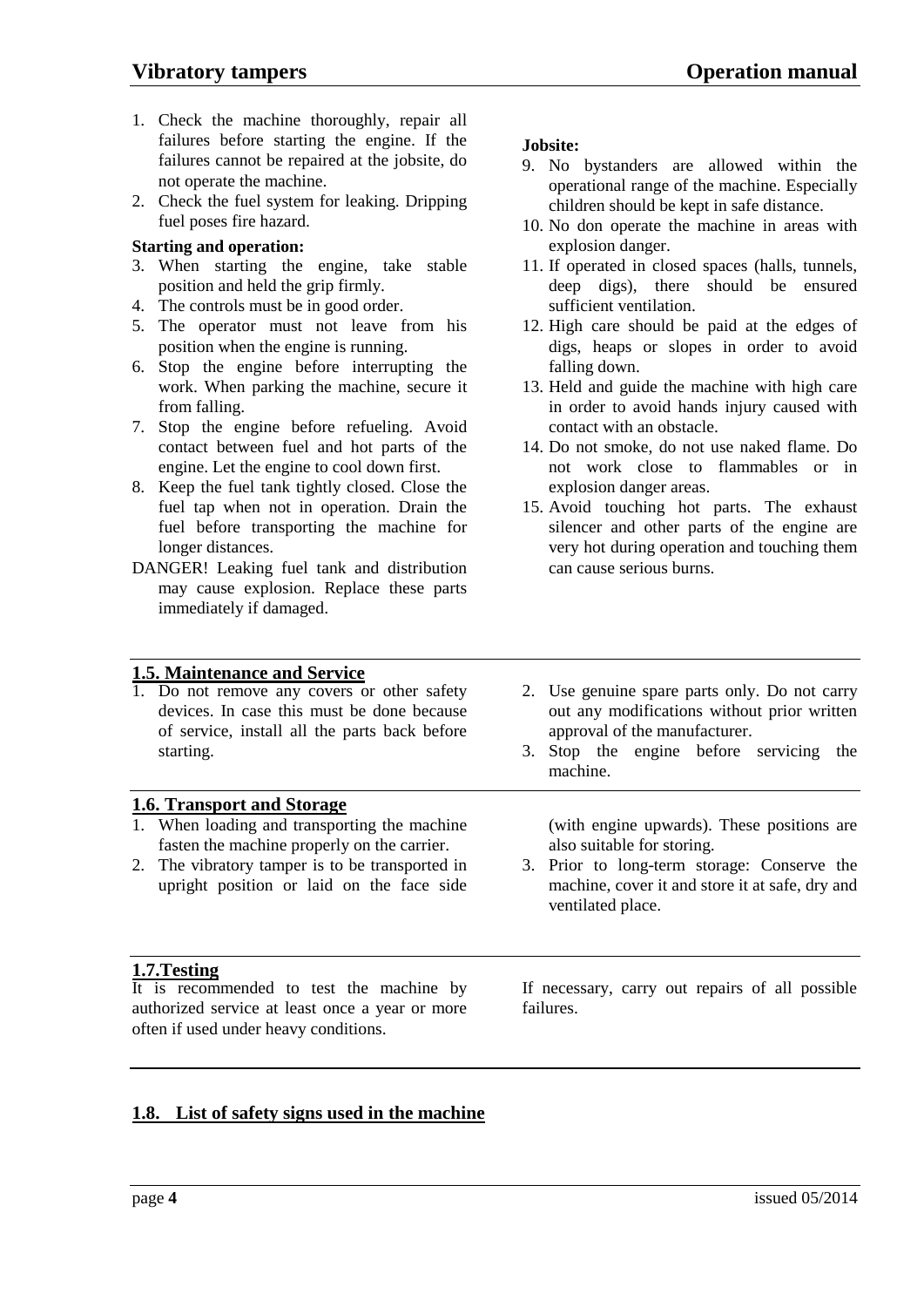At the designated types of machinery, vibratory rammer, type NT 59, NT 65 N,NT 68 and NT 70H in accordance with the Act No. 22/1997 Coll. as amended, on technical requirements for products placed stickers symbols safety signs, symbols and informative descriptions of the design and implementation determine the technical norm.

In the following different types of labels represented in the design, they are placed on the appropriate machine. For each individual symbol, and the sticker is attached text explaining its significance.

| 1.               | Hazard warning sign, a symbol No.<br>B.3.1 (exclamation mark) before<br>operating the machine warns of<br>danger.<br>Information for operators on how to<br>proceed with the repair, cleaning or<br>adjusting machines. Label,<br>the<br>symbol No. B.2.5 commands guide<br>wear while working<br>with<br>the<br>machine muffs to protect hearing | THE MACHINE MUST BE AT<br><b>STANSTILL FOR REPAIRING</b><br><b>CLEANING OR ADJUSTMENT</b><br>EXCHANGE OIL AFTER INITIAL<br><b>20 HOURS OF OPERATION</b><br><b>DAILY CHECK</b><br><b>ENGINE OIL LEVEL</b><br><b>OPERATE THE MACHINE</b><br><b>AT FULL THROTTLE</b><br><b>CHECK AIR FILTER EVERY</b><br><b>4 HOURS OF OPERATION</b> |  |  |  |  |
|------------------|---------------------------------------------------------------------------------------------------------------------------------------------------------------------------------------------------------------------------------------------------------------------------------------------------------------------------------------------------|-----------------------------------------------------------------------------------------------------------------------------------------------------------------------------------------------------------------------------------------------------------------------------------------------------------------------------------|--|--|--|--|
| 2.               | 7.25 No sticker marks according to<br>ISO 6405-1<br>(the symbol indicates hinging point, ie<br>the place at which the machine can be<br>lifted)                                                                                                                                                                                                   |                                                                                                                                                                                                                                                                                                                                   |  |  |  |  |
| 3.               | Sticker "LAY THE VIBRATORY<br>TAMPER DOWN ON THE RIGHT<br>SIDE ONLY"                                                                                                                                                                                                                                                                              | Lay the vibratory tamper<br>down on the right side only.                                                                                                                                                                                                                                                                          |  |  |  |  |
| $\overline{4}$ . | Sticker containing information about<br>the type of fuel intended for the<br>engine machine                                                                                                                                                                                                                                                       | 95/91<br><b>BENZIN</b><br>RON/ROZ<br><b>GASOLINE</b>                                                                                                                                                                                                                                                                              |  |  |  |  |
| 5.               | Sticker indicating the data value of<br>the noise emission, which was for<br>machinery vibration tamper detected<br>by examination carried out under the<br>terms of GO No. 9 / 2002.                                                                                                                                                             |                                                                                                                                                                                                                                                                                                                                   |  |  |  |  |
| 6.               | Sticker indicating the need to tighten<br>the screws on the heel luck.                                                                                                                                                                                                                                                                            | <b>WARWING-</b> check and tighten the foot<br>bolts during initial 20 hrs of<br>operation                                                                                                                                                                                                                                         |  |  |  |  |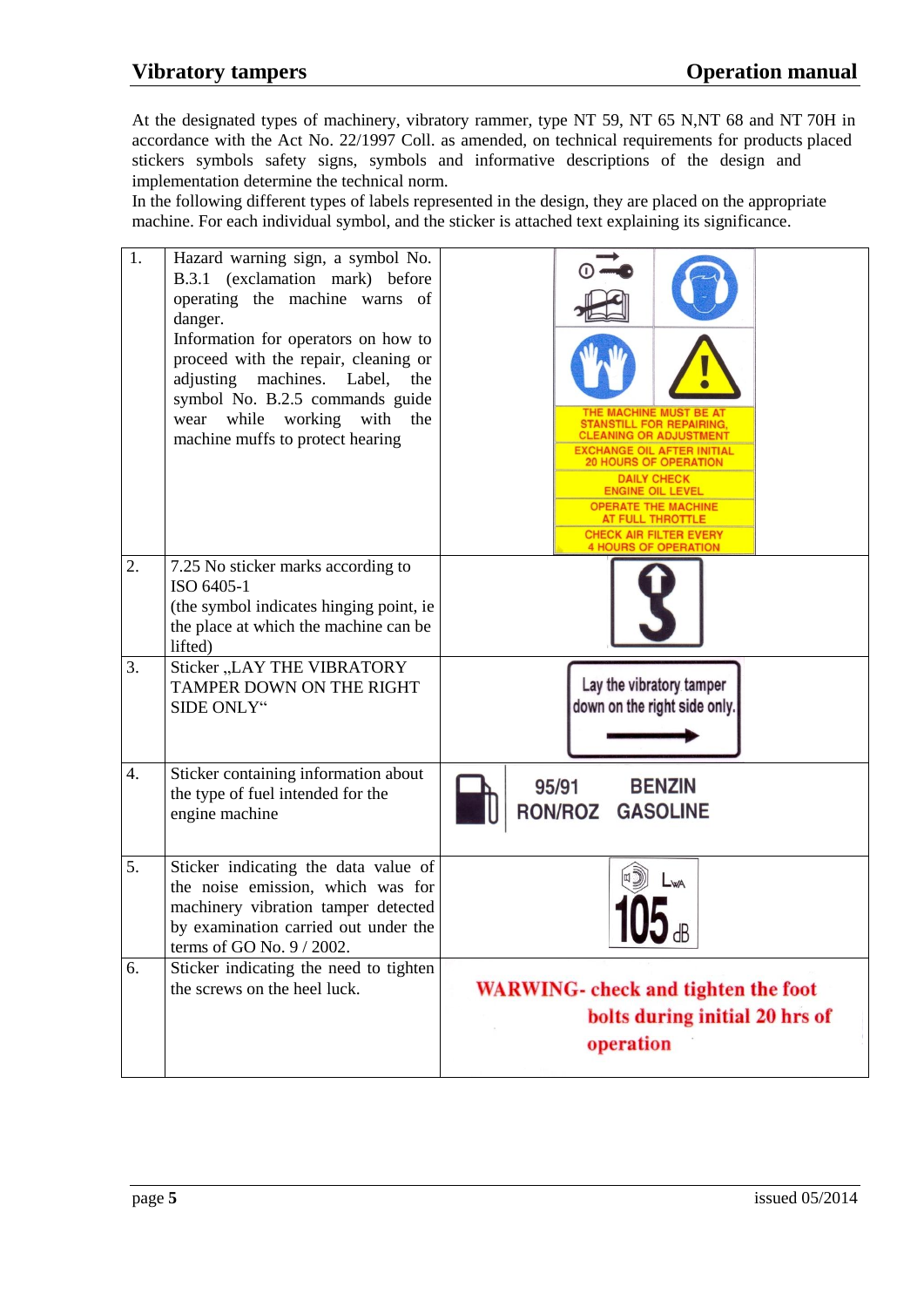# **2. DESCRIPTION**

#### **2.1. Definition of Vibratory Tamper**

Vibratory tamper is a compaction machine, which executes fast repeating blows to the soil which is compacted.

During compaction, distances between soil particles get shorter, specific weight of the soil

#### **2.2. Working Principles**

The vibratory tamper is driven by a gasoline or diesel, air cooled engine.

Torque from the engine is transmitted through a centrifugal clutch to the gear mechanism of the

**2.3. Prior to Starting**

- 1. The gear mechanism of the tamper is lubricated by oil bath.
- 2. Prior to starting, check oil level in the sight glass at the rear side of the tamper. If there is no visible oil level, add oil. Use engine oil, class SAE 10W-30, 15W-40, SE, SF or better.
- 3. Add gasoline (either lead or lead-free) into the fuel tank. Do not use mixture with oil for 4-stroke engines!

increases and water contained in the soil is pushed out.

Vibratory tampers are suitable for compaction of backfills at digs, compaction of foundations, etc.

tamper, which converts rotation of the engine to rectilinear movement of piston.

A strong spring located in the lower part of the tamper transfers the force from the piston onto the tamper foot.

Check oil level in the engine. If necessary, add engine oil, class SAE 10W-30, 15W-40 or better. Oil shortage can cause serious damage to the engine. See also the engine manual.

- 4. Check all bolts and nuts. Connections which get loose from the vibrations may cause serious problems. Therefore, re-tighten the bolts properly.
- 5. Regularly clean the machine, especially around the starter and the foot.

| Z.4.<br>Technical Data |                               |    |              |           |              |           |  |  |  |  |
|------------------------|-------------------------------|----|--------------|-----------|--------------|-----------|--|--|--|--|
| <b>Model</b>           | Weight (kg)<br>Dimensions 1 x |    | Dimensions   | Amplitude | Compacting   | Blows per |  |  |  |  |
|                        | $w \times h$ (mm)             |    | of the       | (mm)      | force $(kN)$ | minute    |  |  |  |  |
|                        |                               |    | tamping foot |           |              |           |  |  |  |  |
|                        |                               |    | (mm)         |           |              |           |  |  |  |  |
| NT 59                  | 620x360x1070                  | 58 | 285x345      | 50-85     | $10 - 11$    | 600-700   |  |  |  |  |
| <b>NT 65 N</b>         | 750x370x1030                  | 64 | 285x345      | 50-85     | $11 - 12$    | 600-700   |  |  |  |  |
|                        |                               |    |              |           |              |           |  |  |  |  |
| NT 68                  | 750x410x1070                  | 68 | 285x345      | 50-85     | $12-13$      | 600-700   |  |  |  |  |
| <b>NT-70H</b>          | 750x400x1200                  | 70 | 285x345      | 50-85     | $16-18$      | 600-700   |  |  |  |  |

#### **2.4. Technical Data**

# **2.5. Engines**

The NT 59 and NT 65 N tampers is equipped with gasoline four-stroke engine HONDA GXR120, power 2,6 kW.

The NT 68 tamper is equipped with gasoline four-stroke engine HONDA GX 120 , power 2,6 kW.

The NT 70H tamper is equipped with diesel engine HATZ 1B20, power 3,4 kW.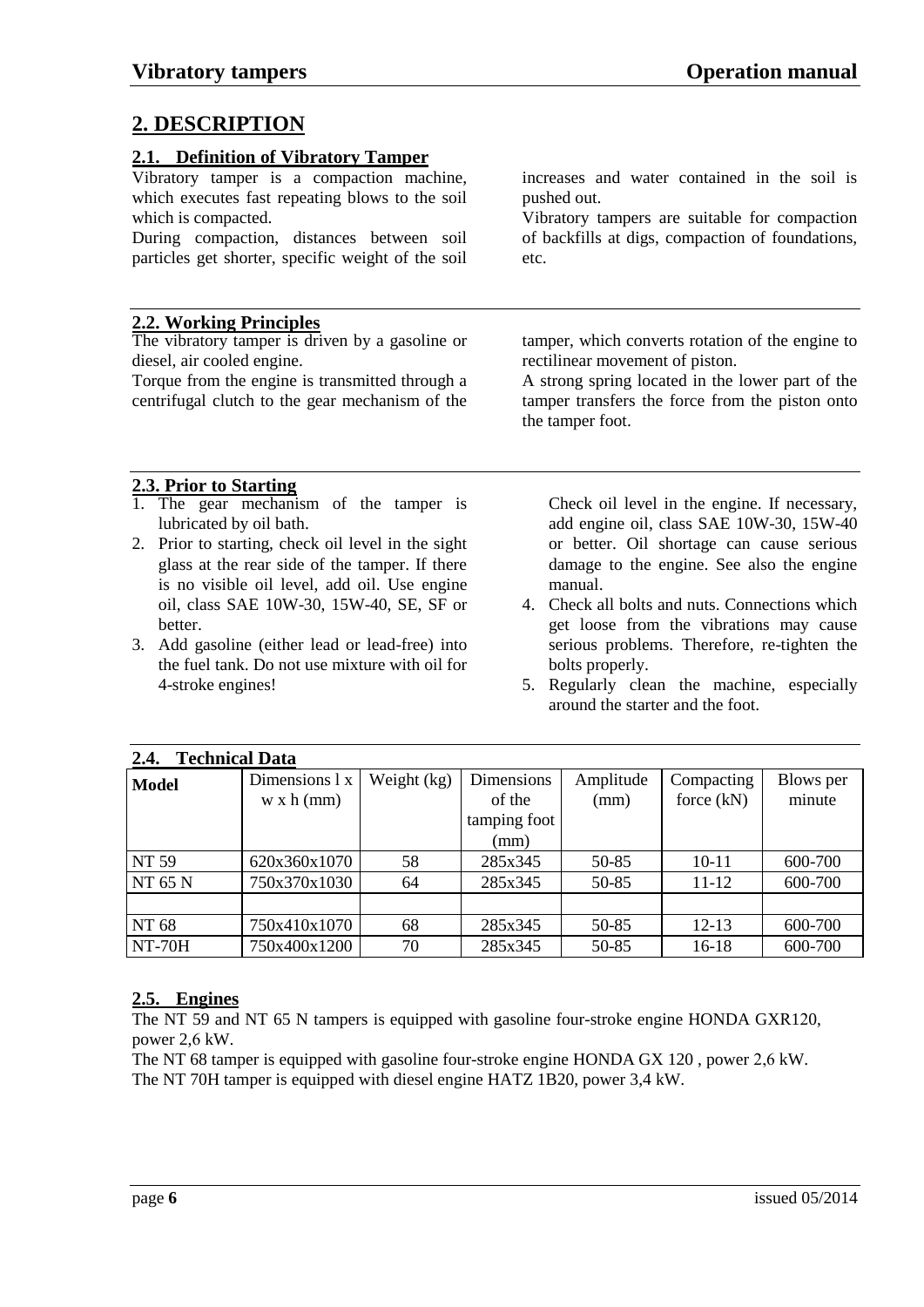# **3. OPERATION**

## **3.1. Starting**

- 1. Turn the fuel tap down. Turn the ignition switch to position  $, ON^{\prime\prime}$ .
- 2. At cold engine:

Close the choke. Set up the throttle lever into position "OFF".

At warm engine or high ambient temperature:

Turn the choke lever into the middle position or leave it fully open. Adjust the throttle lever slightly above zero.

- 3. Hold the starting grip and pull a little, until slight resistance is felt. From this point pull vehemently. Do not release the grip then, but return it into the basic position.
- 4. After the engine gets started, move the choke lever slowly into the basic position. Let the engine to warm up at idle speed for 3-5 minutes.

Check, whether there is no gasoline leaks and whether there is no unusual noise.

5. If the engine does not get started after several attempts, remove the sparkling plug and check, whether it emits proper sparkling. In case the plug is wet from fuel or dirty, clean or replace it. Rotate the engine several times before mounting the plug back, to flush out excessive fuel.



PÁKA PLYNU

# **3.2. Operation**

- 1. Set up full throttle quickly to increase the engine speed. The centrifugal clutch gets engaged and the temper starts working. Do not mode the lever slowly - that would cause irregular operation of the tamper, which may cause damage to the clutch, springs and the foot.
- 2. When the rammer begins to operate, set the frequency of strikes fine throttle adjustment. Pech works most effectively when the engine speed, which are shown on luck. Unnecessary increase in speed is no longer any increase in compaction force. Conversely, resulting resonance reduces compaction force and causing damage
- 3. At cold weather, the oil in the tamper foot is mode dense and causes higher resistance of the moving parts. This may cause slightly irregular operation. In such a case it is recommended to warm up the machine before working by repeated increasing and decreasing the engine speed.
- 4. The tamper foot is a highly durable structure. However in case that rockfill should be compacted, it is highly recommended to put a layer of soil on the top, in order to ensure even distribution of compaction effort.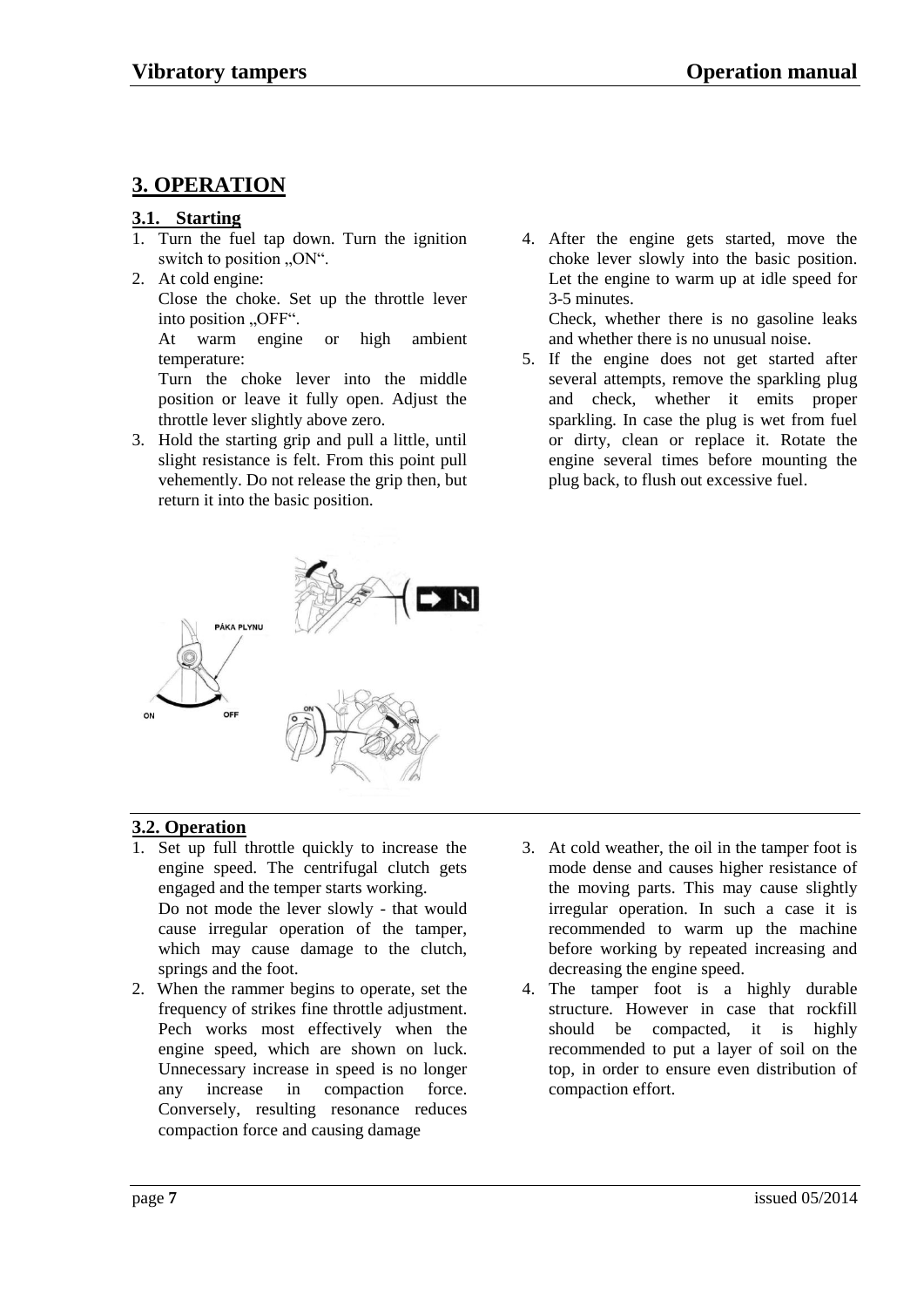5. The tamper is designed to move forward during operation. The forward speed can be increased by pushing the handle down.

# **3.3. Turning Off The Engine**

1. After operation, let the engine to idle for 3-5 minutes to cool down. Then turn off the engine by switching off the ignition.



#### **3.4. Maintenance And Storage**

#### **DANGER!**

- **! Flammable liquid. When refueling stop the engine, do not smoke and do not allow any work with naked flame or sparkling around the machine.**
- **! Moving parts. Stop the engine before commencing maintenance or repairs at the machine. The moving parts may cause serious injury.**
- **! Hot parts. Let the engine to cool down before commencing maintenance or repairs.**

#### **Daily maintenance:**

Clean the machine, especially the engine and the points of inspection. If necessary, clean the air filter. Check and re-tighten all bolted connections. Check the machine for oil or fuel leaks.

#### **Every 50 hours of operation:**

Clean the air filter. (In case of operation under extremely dusty condition, clean it daily.)

Check the sparkling plug and adjust the gas between the contacts to 0,6-0,7 mm.

- 6. Work with the rammer quick stop moving the throttle to "OFF"
- 2. Always remember to close the fuel tap.

The machine is equipped with electronic ignition that requires no adjustments.

#### **Every 300 hours of operation:**

Remove and clean the fuel filter cap. Clean all parts of the machine and tighten the bolts and nuts as needed.

Drain oil from the tamper foot. Add new engine oil SAE 10W-30, 15W-40 (roughly 0,6l – NT 59 or 0,8l – NT 65 N and NT 68) up to the middle of the sight glass.

Oil should reach the mid-sight glass. The first oil change should be made after the initial 50 hours of operation.

#### **Cleaning of the air filter by NT 59 (daily):**

Every 10 hours, clean air filter. If the rammer is working in a dusty, clean the filter 2x a day. Urethane foam is first cleaned in paraffin and dried, then dipped in motor oil before installation, and squeezes the excess oil. Details are given in the instructions for operating the engine.

#### **Cleaning of the air filter by NT 65 N and NT 68 (daily):**

Remove the cartridge from the cleaners to the top of the engine. Foam of detergent in the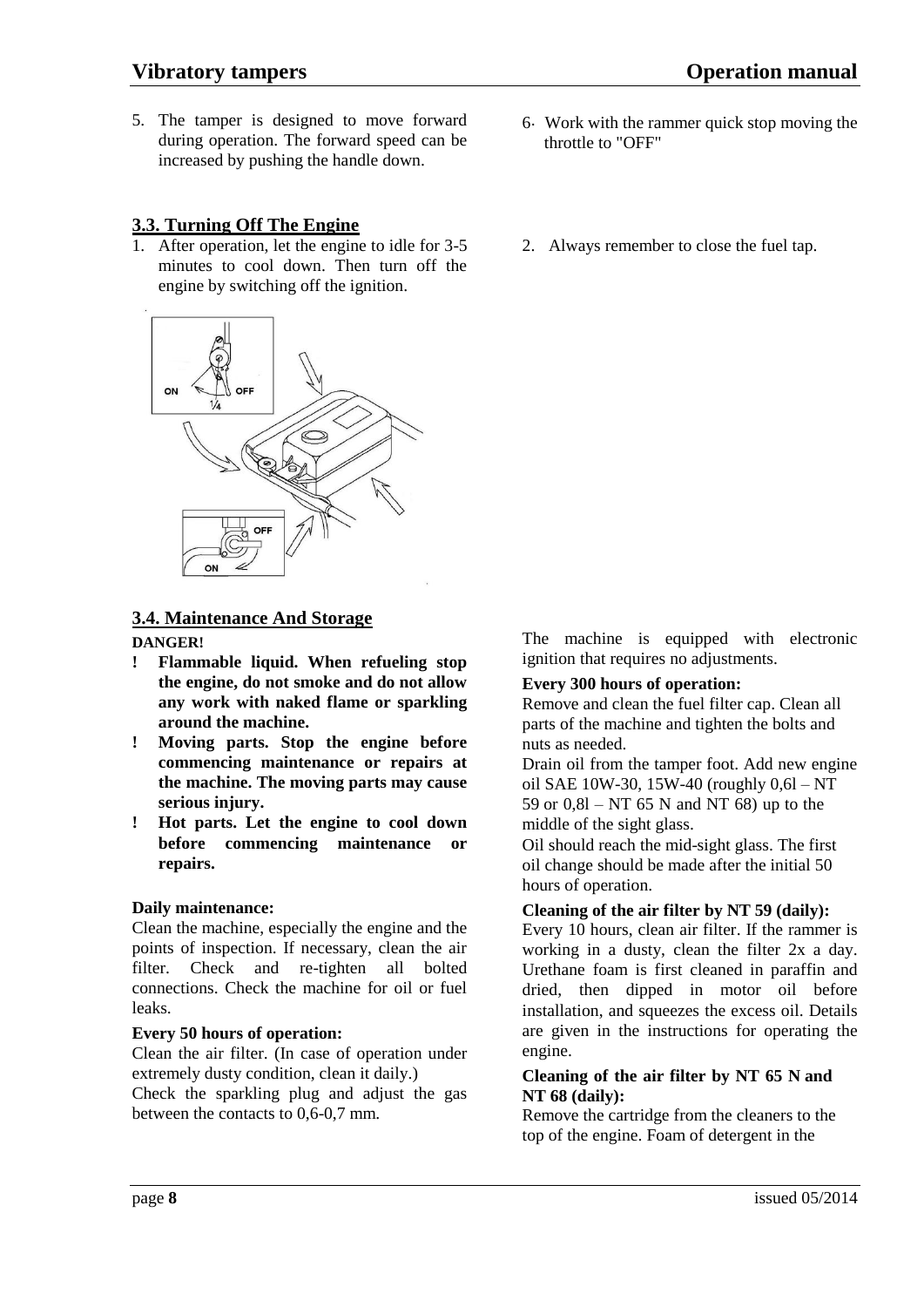wash, let dry and lightly oil Fill. Before

installing squeeze out excess oil.

Paper filters blown clean with compressed air from the inside liner.

If the cartridge is very dirty or damaged, replace it.

#### **Storage:**

Store the machine in upright position, after the engine gets cooled.

If the machine must be stored in horizontal position, place it always on the front or righthand side. Tighten the fuel tank cap properly

# **4. TROUBLESHOOTING**

# **4.1. Difficult To Start**

Fuel is in the tank, the plug does not sparkle.

- spark plug gap is bridged
- carbon sediments on the spark plug
- loose plug connector
- short circuit due to water
- improper distance of the electrodes
- short-circuited starting

Fuel is in the tank, the plug sparkles.

- clogged exhaust silencer
- wrong fuel
- clogged air filter
- dirty carburetor

Insufficient compression

- faulty window seals
- piston ring broken
- piston / cylinder excessively worn out
- loose sparkling plug

No fuel in the carburetor

- no fuel in the tank
- fuel tap closed
- dirty fuel filter
- clogged ventilation of the fuel tank
- air bubble in the fuel hose
- seized needle in the carburetor
- faulty membrane
- wrong carburetor adjustment
- dirty carburetor

and check, whether the fuel does not leak. Drain the fuel tank if necessary.

# **NOTE!**

**Lower the tamper always on the front or right-hand side (with the fuel tank cap up).**

#### **Long-term storage:**

Drain the fuel tank and the carburetor. Remove the sparkling plug and put several drop of engine oil into the cylinder. Turn the engine several times, so that oil covers evenly all parts. Clean the tamper and wipe it with a cloth dipped in clean oil.

Store the machine at a safe, dry and shaded place and cover it for protection against dust.

# **4.2. Insufficient Engine Power**

Low engine power

- dirty air filter
- air bubble in the fuel hose
- dirty nozzles in the carburetor
- carbonized exhaust silencer
- low compression (see above)
- improperly adjusted distance between electrodes of the sparkling plug
- faulty sparkling plug
- wrong fuel
	- Engine overheating
		- carbonized combustion compartment
		- carbonized exhaust silencer
		- wrong sparkling plug (unsuitable temp. value)

Unstable engine speed

- dirty speed governor
- faulty governor spring
- failure at the fuel supply
- engine is getting false air

Faulty recoil starter

- dirty starter mechanism
- return spring broken
- damaged ratchets

Tamper does not regularly - blows are too slow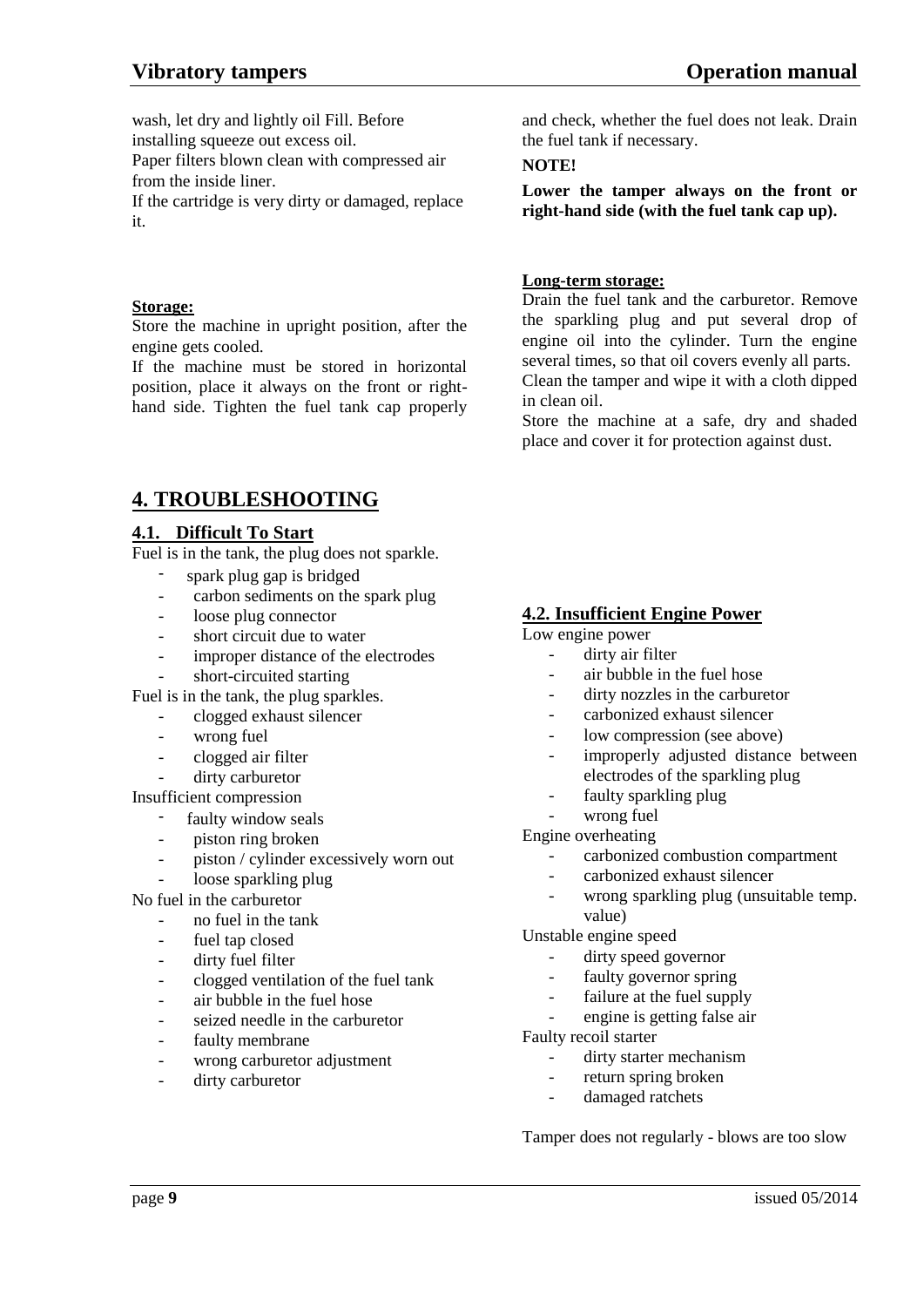- Engine speed too low
- damaged speed governor
- improper volume of oil in the foot

## **4.3. Spare Parts**

All spare parts are available from:

NTC STAVEBNÍ TECHNIKA spol. s r.o. Jiřinková 120 552 03 Česká Skalice

- worn out centrifugal clutch
- faulty main spring

When ordering the spare parts, please note the type and serial number of the machine, which is stamped on the nameplate of the machine.

#### **4.4. Maintenance Schedule**

#### **Before starting**

- Check fuel level

- control of lubrication oil sight glass (if the machine is in a horizontal position, the sight glass is filled with oil)

- Check the engine oil

#### **regurarly**

- tightenning the screws, nuts, etc.

- cleaning the engine from dust

#### **every 5 hours**

- check air filter

#### **every 25 hours**

- check spark plugs

- control of foot rammer

#### **every 50 hours**

- replacement air filter

- changing the oil in the leg rammers (**after no more than 300 hours of work!**)

#### **every 100 hours**

- replacing the spark plugs
- engine oil

#### **every 300 hours**

- full service at the manufacturer or authorized service